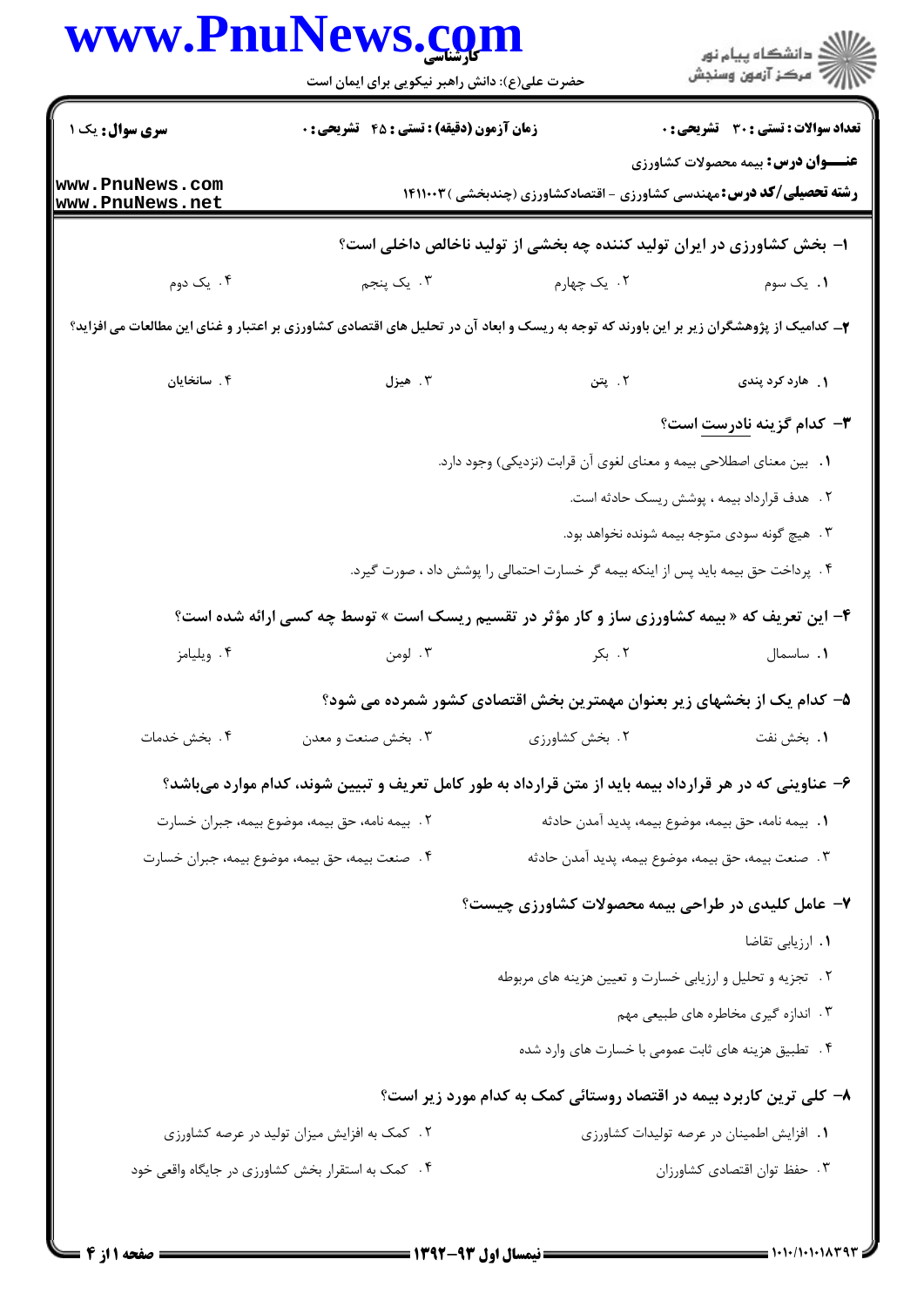| ِ<br>∭ دانشڪاه پيام نور<br>∭ مرڪز آزمون وسنڊش                                        |                                                                                                              | حضرت علی(ع): دانش راهبر نیکویی برای ایمان است   |                                    |
|--------------------------------------------------------------------------------------|--------------------------------------------------------------------------------------------------------------|-------------------------------------------------|------------------------------------|
| <b>تعداد سوالات : تستي : 30 ٪ تشريحي : 0</b>                                         |                                                                                                              | زمان آزمون (دقیقه) : تستی : 45 آتشریحی : 0      | <b>سری سوال : ۱ یک</b>             |
| <b>عنـــوان درس:</b> بیمه محصولات کشاورزی                                            | <b>رشته تحصیلی/کد درس:</b> مهندسی کشاورزی - اقتصادکشاورزی (چندبخشی ) ۱۴۱۱۰۰۳                                 |                                                 | www.PnuNews.com<br>www.PnuNews.net |
| ۹– از دیدگاه بیمه گذار ، بیمه یک ابزار  است.                                         |                                                                                                              |                                                 |                                    |
| ۰۱ انتقال                                                                            | ۰۲ ترکیب                                                                                                     | ۰۳ نگهداری                                      | ۰۴ پرداخت خسارت                    |
| ∙۱- با توجه به سابقه بیمه در کشور، کدام مورد زیر اولین بیمه نامه مکتوب محسوب می شود؟ |                                                                                                              |                                                 |                                    |
| ٠١. بيمه حوادث                                                                       |                                                                                                              | ٢.  بيمه شخص ثالث                               |                                    |
| ۰۳ بيمه حمل و نقل                                                                    |                                                                                                              | ۰۴ بیمه محصولات کشاورزی                         |                                    |
|                                                                                      | 11- قدیمی ترین نظام بیمه محصولات کشاورزی مربوط به چه کشوری بوده است؟                                         |                                                 |                                    |
| ۰۱ آمریکا                                                                            | ۲. انگلیس                                                                                                    | ۰۳ استرالیا                                     | ۰۴ هند                             |
|                                                                                      | ۱۲- عمده ترین و در عین حال نامشخص ترین مزیت بیمه از کدامیک از موارد زیر ناشی می شود؟                         |                                                 |                                    |
| ٠١. جبران خسارت                                                                      |                                                                                                              | ۰۲ کاهش ریسک عدم اطمینان                        |                                    |
| ۰۳ کاهش هزینه های جامعه                                                              | ۰۴ افزایش اعتماد برای سرمایه گذاری                                                                           |                                                 |                                    |
|                                                                                      | ۱۳- آتش سوزی عمدی با انگیزه بهره برداری از بیمه جزو کدام یک از موارد زیر است؟                                |                                                 |                                    |
| <b>۱.</b> هزینه های عملیاتی                                                          | ۲. شرایط روحی خطرزا                                                                                          | ۰۳ شرایط اخلاقی خطرزا                           | ۰۴ هزینه های جبرانی                |
|                                                                                      | ۱۴– تعیین سیاست ها و روش های تحقق هدف های صندوق بیمه ، از اهم وظایف کدام یک از ارکان صندوق بیمه محصولات      |                                                 |                                    |
| کشاورزی است؟                                                                         |                                                                                                              |                                                 |                                    |
| ١. مجمع عمومى                                                                        | ٢. كميته فنّى                                                                                                | ۰۳ هيأت مديره                                   | ۰۴ مدير عامل                       |
| کشاورزی است؟                                                                         | ۱۵– کدام یک از موارد زیر در مأموریت های اعزامی در نزد مردم بعنوان نماینده بانک کشاورزی و صندوق بیمه محصولات  |                                                 |                                    |
| ٠١. بازرس                                                                            | ٢. مديرعامل                                                                                                  | ۰۳ کارگزار                                      | ۰۴ مسئول كميته فني                 |
|                                                                                      | ۱۶– از کدام یک از مراحل زیر بعنوان نبض سیستم عملیاتی بیمه تعبیر می شود؟                                      |                                                 |                                    |
| ٠١. مرحله انعقاد قرارداد                                                             |                                                                                                              | ٢. مرحله ارزيابي خسارت                          |                                    |
| ۰۳ مرحله نظارت و بازرسی                                                              |                                                                                                              | ۴. مرحله پرداخت حق بيمه                         |                                    |
|                                                                                      | ۱۷- کدام یک از روشهای بیمه محصولات کشاورزی ، مستلزم اجباری بودن بیمه است و این امر از نواقص آن بهشمار میرود؟ |                                                 |                                    |
| ٠١. بيمه بر اساس نسبتى از بازده محصول                                                |                                                                                                              | ۲. بیمه بر اساس نسبتی از وام داده شده به کشاورز |                                    |
| ۰۳ بیمه بر اساس هزینه تولید                                                          |                                                                                                              | ۰۴ بیمه بر اساس میزان تولید                     |                                    |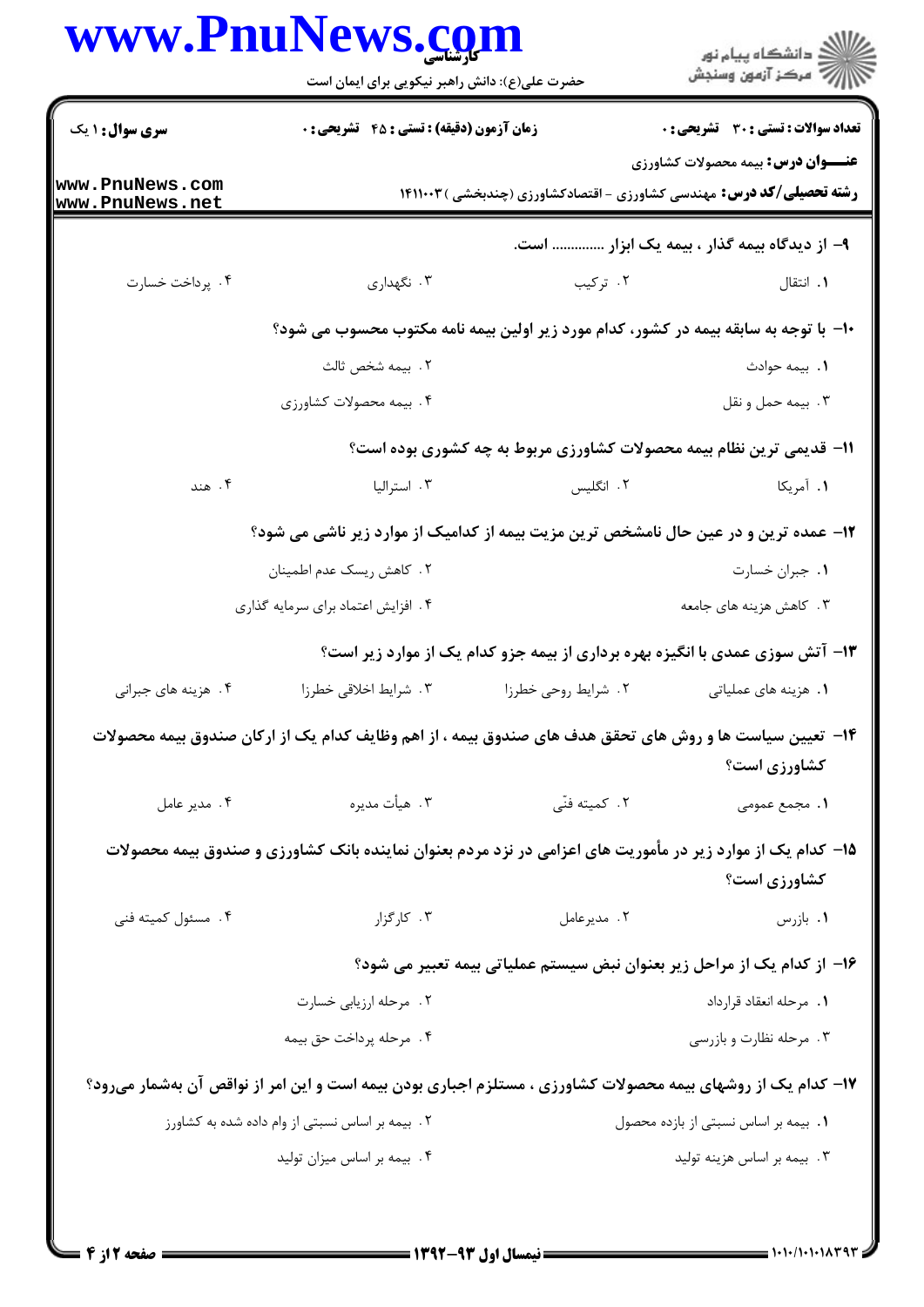|                                         | حضرت علی(ع): دانش راهبر نیکویی برای ایمان است    |                                                                                                                                                                                                  | ر دانشگاه پيام نور<br>د مرکز آزمون وسنجش     |  |
|-----------------------------------------|--------------------------------------------------|--------------------------------------------------------------------------------------------------------------------------------------------------------------------------------------------------|----------------------------------------------|--|
| <b>سری سوال : ۱ یک</b>                  | زمان آزمون (دقیقه) : تستی : 45 آتشریحی : 0       |                                                                                                                                                                                                  | <b>تعداد سوالات : تستی : 30 ٪ تشریحی : 0</b> |  |
| www.PnuNews.com<br>www.PnuNews.net      |                                                  | <b>رشته تحصیلی/کد درس:</b> مهندسی کشاورزی - اقتصادکشاورزی (چندبخشی )۱۴۱۱۰۰۳                                                                                                                      | <b>عنـــوان درس:</b> بیمه محصولات کشاورزی    |  |
|                                         |                                                  | ۱۸- در قاره آسیا ، اوّلین کشوری که در سال ۱۹۳۹ بیمه محصولات کشاورزی را تصویب کرد کدام است؟                                                                                                       |                                              |  |
| ۰۴ چين                                  | ۰۳ . پاکستان                                     | ٢. هند                                                                                                                                                                                           | ۰۱ ژاپن                                      |  |
|                                         |                                                  | ۱۹- صندوق بیمه محصولات کشاورزی در آغاز فعالیت خود تولید کدام محصولات را زیر پوشش خدمات بیمهای قرار داد؟                                                                                          |                                              |  |
| ۰۴ پنبه و گندم                          | ۰۳ ذرت و گندم                                    | ۲. ذرت و چغندرقند                                                                                                                                                                                | ۰۱ پنبه و چغندرقند                           |  |
|                                         |                                                  | +۲- به منظور افزایش سهم صنعت بیمه در جبران خسارت ناشی از حوادث غیر مترقبه ، دولت مجاز است که در برنامه پنجساله<br>سوم حداقل چند درصد محصولات کشاورزی، دامداری، شیلات و … تحت پوشش بیمه قرار دهد؟ |                                              |  |
| ۰۴ هفتاد درصد                           | ۰۳ پنجاه درصد                                    | ۰۲ چهل درصد                                                                                                                                                                                      | ۰۱. بیست درصد                                |  |
|                                         |                                                  | <b>۲۱</b> - ریسک ها و حوادث در بخش کشاورزی بر کدام گروه تاثیر بیشتری دارد؟                                                                                                                       |                                              |  |
|                                         | ۰۲ کشاورزان سطح متوسط به علت نداشتن پشتوانه مالی | ٠١ كشاورزان سطح متوسط به علت پائين بودن سطح درآمد                                                                                                                                                |                                              |  |
|                                         | ۰۴ کشاورزان خرده پا به علت نداشتن پشتوانه مالی   | ۰۳ کشاورزان خرده پا به علت پائین بودن سطح درآمد                                                                                                                                                  |                                              |  |
|                                         |                                                  |                                                                                                                                                                                                  | ۲۲– کدامیک از عبارات زیر صحیح است؟           |  |
|                                         |                                                  | 1.   بیمه محصولات کشاورزی درآمد کشاورزان را به طور مستقیم افزایش نمی دهد، بلکه با مدیریت ریسک بهطور مستقیم درآمدزائی آنان را بیشتر                                                               |                                              |  |
|                                         |                                                  | ۲ . بیمه محصولات کشاورزی درآمد کشاورزان را به طور غیر مستقیم افزایش نمی دهد، بلکه با مدیریت ریسک بهطور مستقیم درآمدزائی آنان را                                                                  | بیشتر میکند                                  |  |
|                                         |                                                  | ۳.   بیمه محصولات کشاورزی درآمد کشاورزان را به طور مستقیم افزایش نمی دهد بلکه با مدیریت ریسک بهطور غیر مستقیم درآمدزائی آنان را بیشتر                                                            | می کند                                       |  |
|                                         |                                                  | ۰۴ بیمه محصولات کشاورزی درآمد کشاورزان را به طور مستقیم و با مدیریت ریسک افزایش می دهد                                                                                                           |                                              |  |
|                                         |                                                  | ۲۳- موثرترین روش انتقال اطلاعات و نوآوری های سودمند به روستاها کدام است؟                                                                                                                         |                                              |  |
|                                         | ۲. پخش برنامه های آموزنده در رادیو و تلویزیون    |                                                                                                                                                                                                  | ٠١. استفاده از كارشناسان و مروّجان           |  |
|                                         | ۰۴ آموزش دهیاران                                 |                                                                                                                                                                                                  | ٠٣ بالا بردن سطح تحصيلات روستائيان           |  |
|                                         |                                                  | ۲۴- ریسک های ناشی از سرمایه گذاری و بازدهی جزو کدام نمونه از گروه های ریسک است؟                                                                                                                  |                                              |  |
| ۰۴ غیر پویا                             |                                                  | ۲. شرطی مسلم تا بریل ۲. پریل                                                                                                                                                                     | ۰۱ هزارد                                     |  |
|                                         |                                                  | <b>۲۵- منابع ریسک و عدم حتمیت در کشاورزی کدام مورد زیر است؟</b>                                                                                                                                  |                                              |  |
|                                         | ۰۲ ریسک نوسانات، ریسک سرمایه                     |                                                                                                                                                                                                  | ٠١ ريسك اعتبارات، ريسك سرمايه                |  |
| ۰۴ ریسک تولید، ریسک اعتبارات، ریسک قیمت |                                                  |                                                                                                                                                                                                  | ۰۳ ریسک نوسانات، ریسک تولید، ریسک سرمایه     |  |